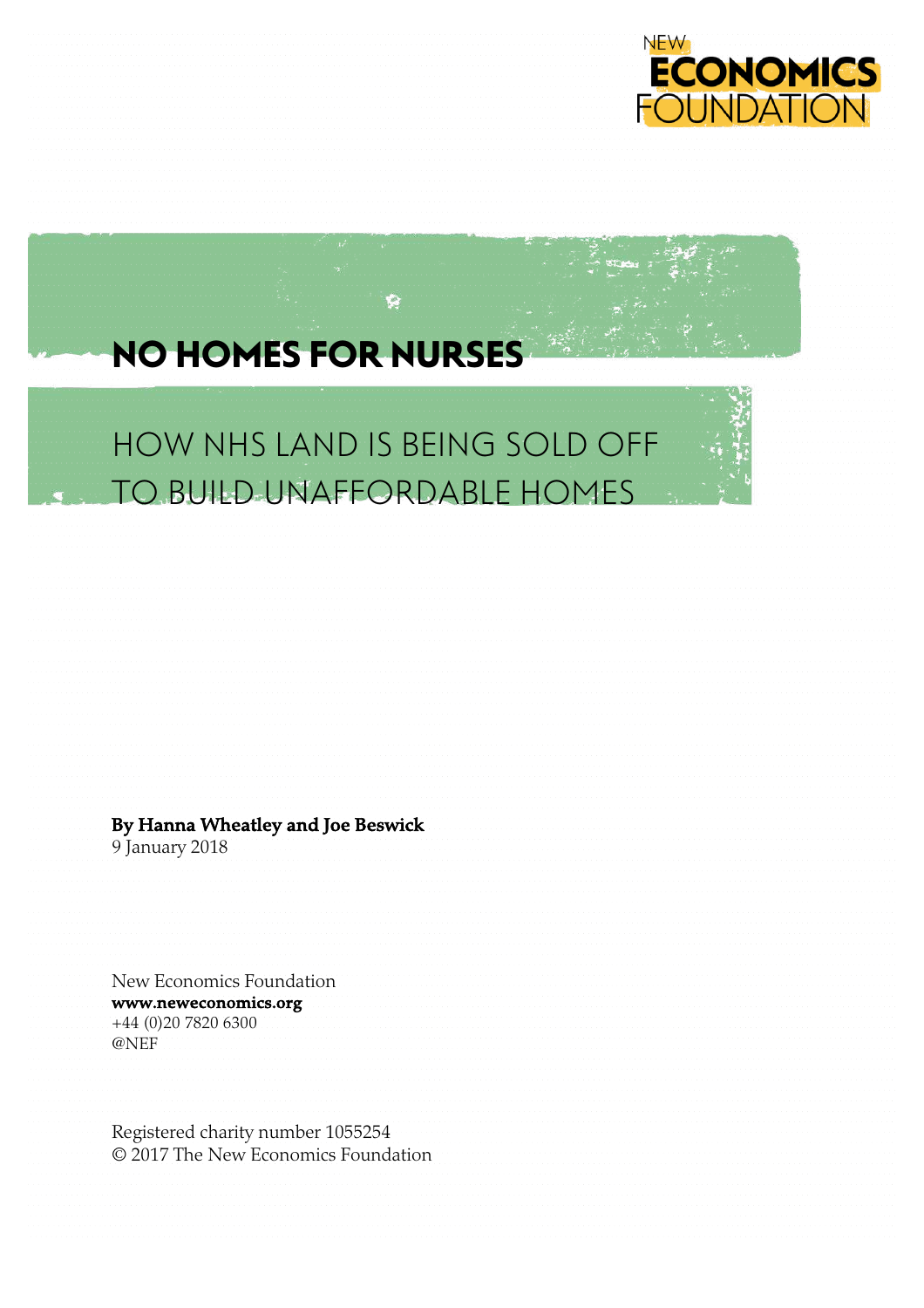# **CONTENTS**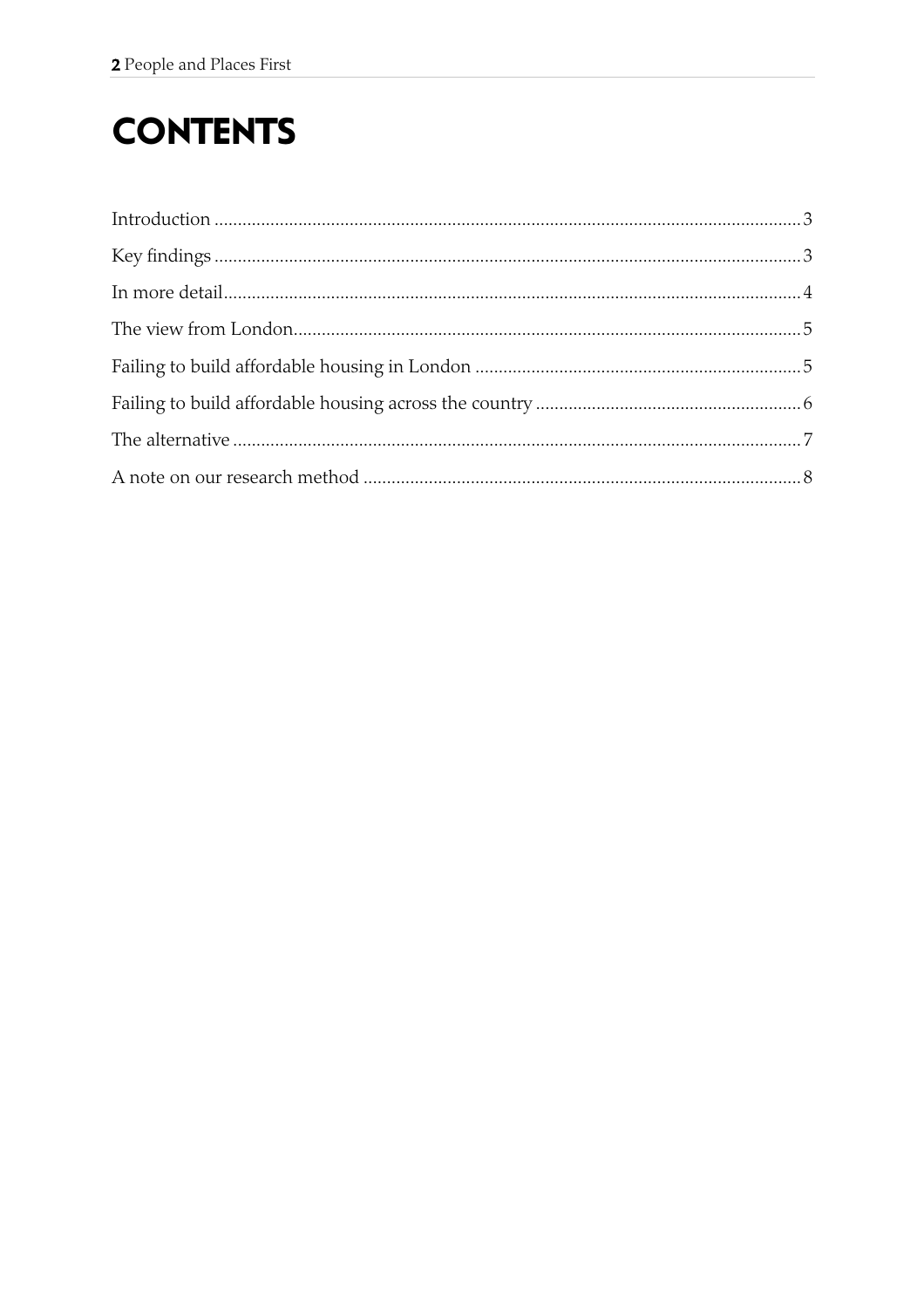## INTRODUCTION

We are in the grips of a housing crisis. By selling off public land to private developers, the Government is making it worse. If that land were put to public use, we could build the homes we need. That's why we're working with communities to take control of our housing.<sup>1</sup>

In this briefing we look specifically at the NHS sites which have been sold so far under the Government's public land sale programme.<sup>2</sup> These include hospitals, community health centres, and other health service infrastructure, which have been identified as surplus by the NHS. We compare the homes planned on these sites to the average wages of NHS key workers *(see Methodology note below)*.

Our analysis reveals that the sale of NHS land is fundamentally failing to produce the affordable homes we need, and is in fact exacerbating the deep affordability crisis across the UK.

By failing to use the land to meet the vast and growing unmet need for decent, affordable homes the Government is dramatically failing in its mission to "fix our broken housing market".<sup>3</sup> Public land could be the key to solving the housing crisis, but instead is being used for more unaffordable homes, and generating record profits and bonuses for the big developers.

## KEY FINDINGS

- Of the homes to be built for sale on NHS land, **four out of five** will be unaffordable to a nurse on an average salary. And where they could afford the mortgage repayments, a nurse would have to save for an average of 53 years to afford the deposit.
- Only **one in 10** of the homes built on sold-off NHS land will be for genuinely affordable social rent. (There are 1.2 million English households on the waiting list for social housing.)
- The average expected sale price for these new homes, based on area estimates, is £315,279. This is 10 times the annual salary of a nurse.
- In London, the average expected sale price is  $£561,589 18$  times the annual salary of a nurse.
- In London, across all sites, no homes for sale will be affordable to NHS key workers, including nurses and midwives. And even if they could afford the repayments, the shortest time it would take an NHS key worker to save for a deposit in the capital is 117 years.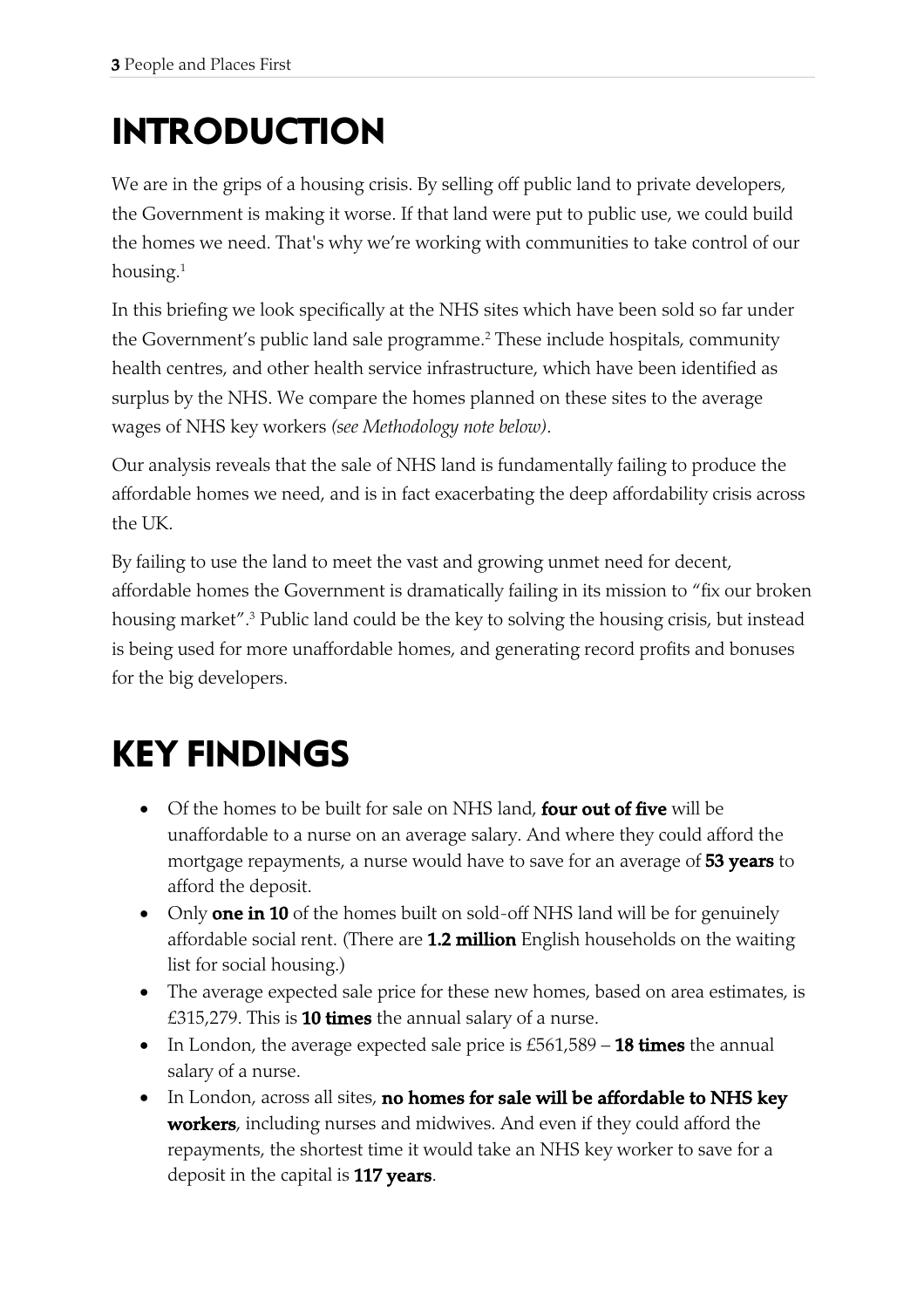#### IN MORE DETAIL

Nationally, 59 sites have been reported sold by the NHS as part of the Government's public land sale programme.

80% of the homes being built on NHS land are for market sale, the **vast majority** of which are out of reach for NHS key workers. The other 20% of proposed houses are classified as 'affordable' but only half of these are for genuinely affordable social rent, with many of the rest at 80% of market rent.

Of the homes for sale:

- 80% are unaffordable to nurses
	- o Where a nurse could afford the mortgage payments they would have to save for an average of 53 years for a deposit
- 91% of the proposed homes would be unaffordable to clinical support staff
	- o Where they could afford the mortgage payments they would have to save for an average of 58 years for a deposit
- 80% of the proposed homes would be unaffordable to ambulance staff
	- o Where they could afford the mortgage payments they would have to save for an average of 50 years for a deposit
- 78% of the proposed homes would be unaffordable to a midwife
	- o Where they could afford the mortgage payments they would have to save for an average of 51 years for a deposit

The average price of market-rate housing across the areas in which the sites are located is £315,279. This is:

- 10 times the annual salary of a midwife
- 10 times the annual salary of a nurse
- 11 times the annual salary of infrastructure support staff
- 12 times the annual salary of ambulance staff
- 17 times the annual salary of clinical support staff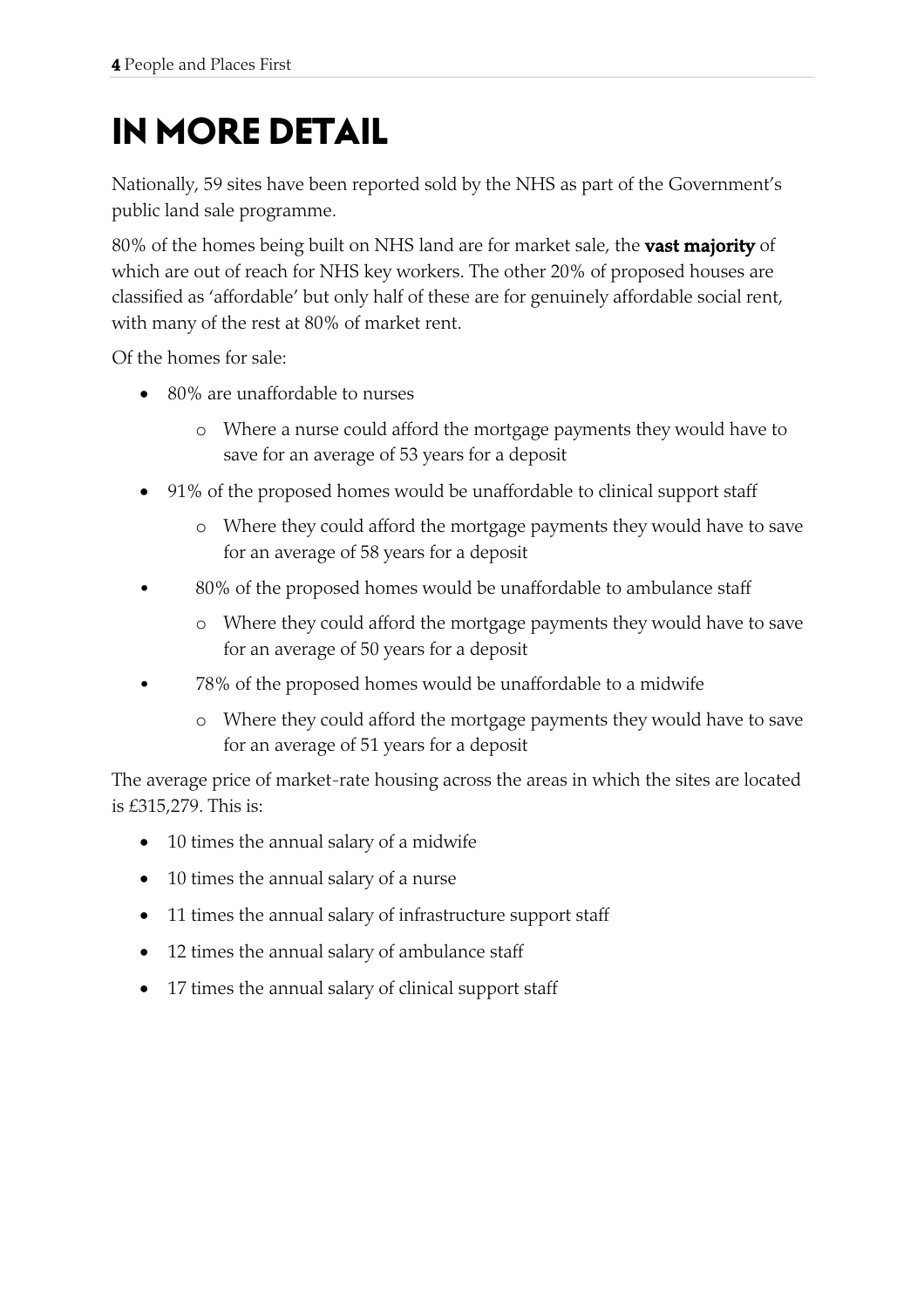#### THE VIEW FROM LONDON

In London 82% of the planned homes will be built for market sale. None of these are affordable to NHS key workers on average salaries. If they were, the shortest time it would take an NHS key worker to save for a deposit is **117 years.** 

The average price of market-rate housing across the London areas where the developments are being built is £561,589. This is:

- 17 times the annual salary of a midwife
- 18 times the annual salary of a nurse
- 21 times the annual salary of ambulance staff
- 29 times the annual salary of clinical support staff

## FAILING TO BUILD AFFORDABLE HOUSING IN LONDON

Public land – which is owned by all of us – is being sold to developers so that they can make massive profits, and in some cases avoid affordable housing requirements altogether.

The Government has suggested that it will give NHS workers 'first refusal' on any of the affordable homes developed on NHS sites, with Jeremy Hunt saying that this will provide homes for 3,000 families. In London, this 'first refusal' on some 'affordable' homes may be worth little. We found that on **only one site** would homes produced at so-called 'affordable rent' be affordable to a nurse on an average salary.

It would take an average midwife over a century to afford the deposit for a market-rate home in Enfield, where Chase Farm Hospital is being redeveloped into 138 residential dwellings. The council has a borough-wide target of 40% affordable housing, but the scheme has been approved with only 13% affordable housing planned.

Public land, previously the site of vital health services, is being sold off to provide luxury homes that are unaffordable to the vast majority of people. In one development in St John's Wood, a community mental health unit has been sold to make way for a luxury development for the super-rich. Three five-storey town houses are being built on a street where a four-storey property is estimated to be worth £3.75 million, 121 times the annual salary of a nurse. The developer is not building any affordable housing on site.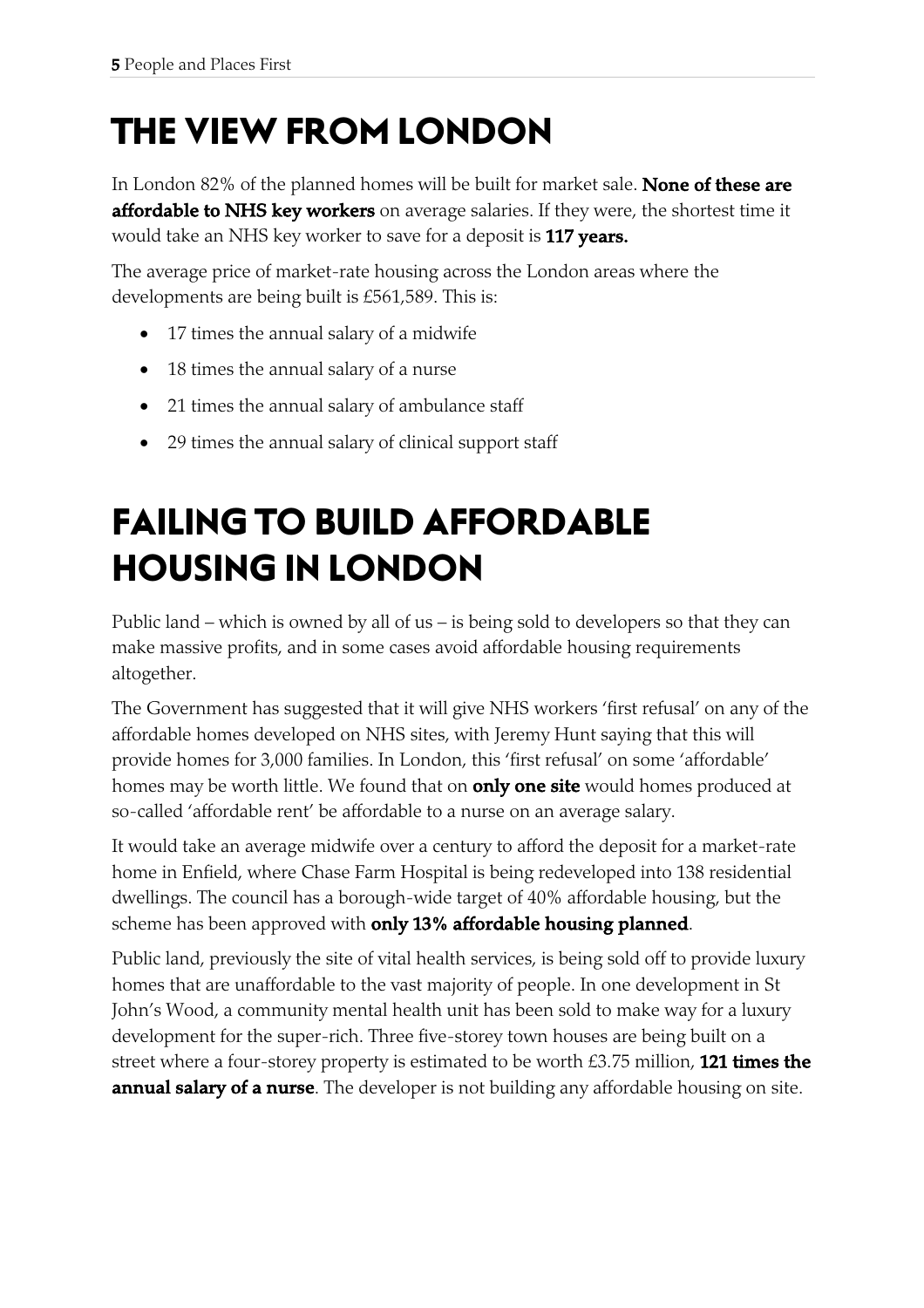#### FAILING TO BUILD AFFORDABLE HOUSING ACROSS THE COUNTRY

While London may be the most extreme example of unaffordable housing on NHS land, developers have avoided affordable housing requirements across the country. In Stokeon-Trent on the former site of Bucknall Hospital, which has been serving the local community since the  $19<sup>th</sup>$  century, Keep Moat are building 201 two to four bedroom houses, not one of which will be classed as affordable. The developer successfully negotiated with the council to avoid having to build any affordable homes, instead making a meagre contribution of around £209,000 to the council for use in building affordable housing in the area.

And on the site of Castle Hill House, a former NHS residential care home in Dorset, Holton Homes are selling 36 one to two bedroom **luxury homes** 'off plan', and again building **zero affordable homes**. In this case, the developer has even managed to avoid making a financial contribution of any size to affordable housing.

Developers are also using **loopholes in the planning system** to evade building affordable housing on the site of former hospitals and other NHS facilities, even when their planning permission requires it. In West Yorkshire, on the former site of Pontefract General Infirmary, Wakefield Council required Persimmon Homes to deliver 30% affordable housing on the site for their scheme to go ahead. Persimmon initially accepted this and proceeded with the scheme, but later went back to the council and pleaded **'financial inviability'**, successfully negotiating to reduce the proportion of affordable homes on the site to just  $6\%$ . That amounts to only 7 of the 124 homes to be built. Despite their claims of 'financial inviability', Persimmon made pre-tax profits of **£775 million** in 2016, and the Persimmon CEO paid himself a bonus of £110 million this year, with the Chair of the Board being forced to resign because of the scale of this handout.<sup>4</sup>

Across the country, former public land is being swapped for luxury developments, which are doing nothing to solve the housing crisis. In the expensive South East market town of Sudbury, 12 luxury homes are being developed on the former site of St Leonard's Hospital, which served the community since 1860. But despite being in the overheated South East property market, where there is huge demand for affordable homes, the development is delivering zero affordable housing.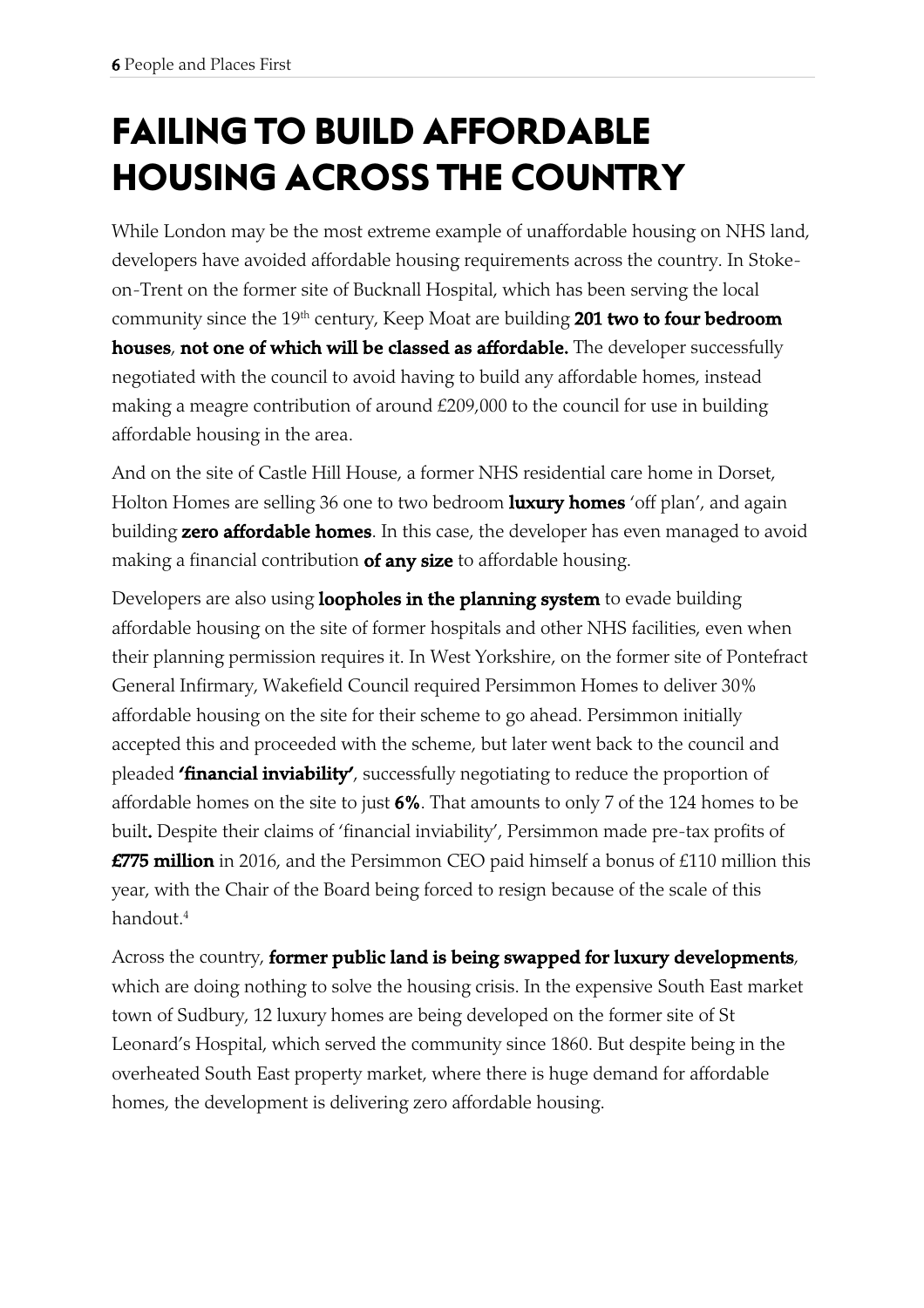## THE ALTERNATIVE

The UK is facing a crisis – homes are increasingly unaffordable and unsuitable for millions of people across the country.

By selling off public land to the highest bidder, and delivering more unaffordable homes, the Government is missing a key opportunity to start solving the housing crisis.

The single biggest thing the Government could do to kick-start the real change people need is to set up a People's Land Bank.<sup>5</sup> Instead of selling off public land, the Government could use surplus public sites to start building the millions of genuinely affordable homes we need. The People's Land Bank would be a ring-fenced, national stock of publicly owned land exclusively earmarked for the development of genuinely affordable housing built in direct partnership with communities and in direct response to community need. The stock of surplus public land could be complemented with selectively acquired land on the private market, which would allow the government to build the millions of genuinely affordable homes we need, in the places we need them.

Across this Parliament alone, using only public land, the Government could build 320,000 genuinely affordable homes in partnership with communities, local authorities and housing associations. $6$ 

Public land is an asset for all of us, and should be used for community benefit. The housing crisis is the biggest domestic policy challenge in decades, and the Government should start seeing surplus public land as a key tool for solving that challenge, not an asset to be sold to developers who will fail to build genuinely affordable homes.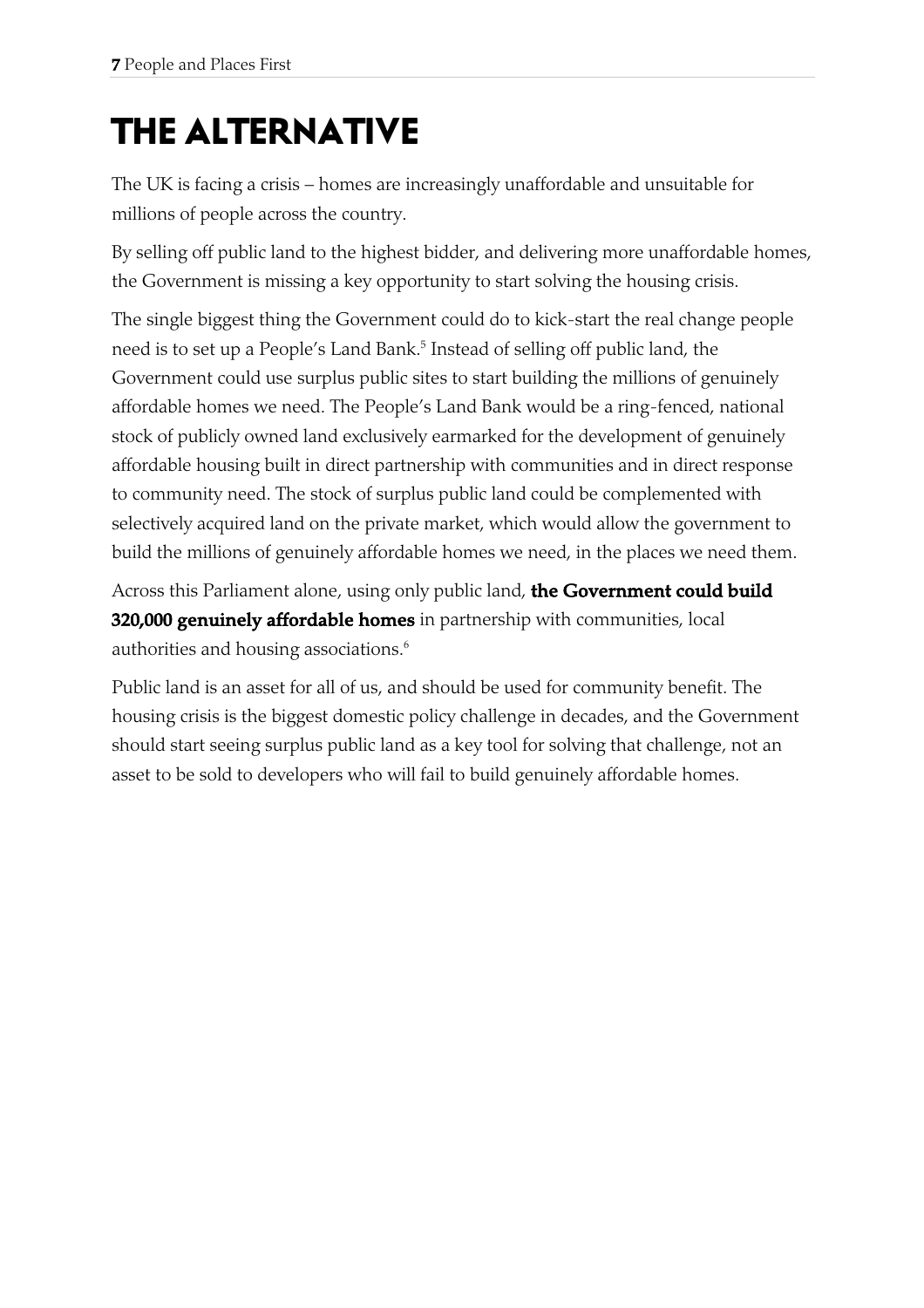# A NOTE ON OUR RESEARCH METHOD

Main data source: Annual report of Government Land Sale, Feb 17 (covering sales 15/16 and 16/17).<sup>7</sup>

#### METHODOLOGY

NEF searched council planning portals for the planning documents for each site to find the number of market dwellings, and number and breakdown of affordable housing proposed for each development. We were able to find details for 49 out of a total of 59 sites sold by the Department of Health in 2015-16 and 2016-17.

We then calculated the total affordable and social rent dwellings planned as a proportion of all the dwellings proposed.

For the affordability for key workers question, we took average price of newbuilds from 2015 to the present in the first half of the postcode of each development. We got the data from the Land Registry Price Paid database, and took the average of over 100 properties where possible.

We took the annual salary of key NHS workers (nurses, midwives, infrastructure support staff, ambulance staff and clinical support staff) from the NHS's own statistics. $^8$ 

We have calculated whether key NHS workers could a) afford the monthly repayments for dwellings on the site, and b) how long it would take them to save up for the deposit to buy a dwelling on the site at market rate.

For these calculations, the following assumptions were used. These were based on methodologies in similar studies, where possible: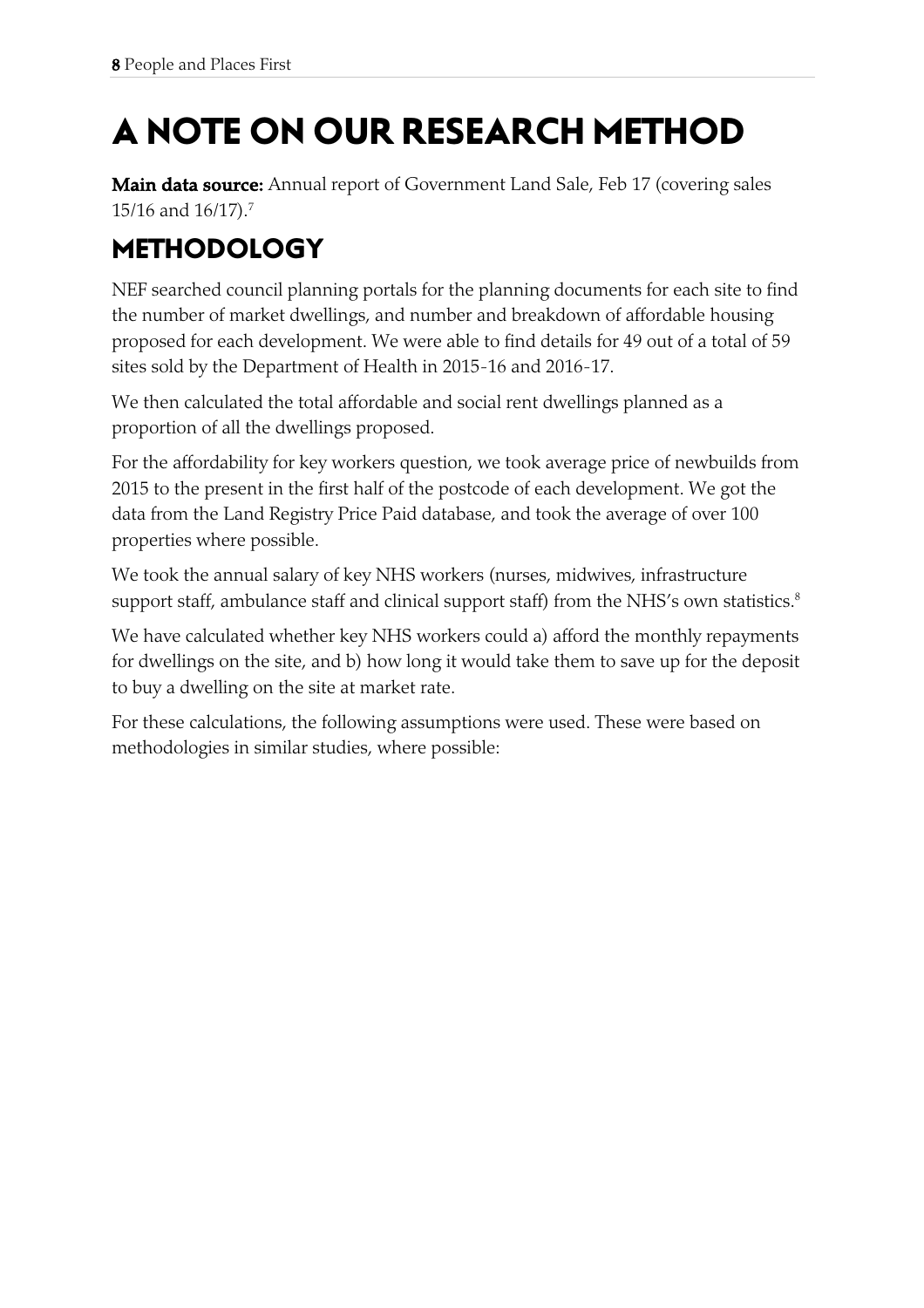| <b>Assumption</b>                           | <b>Reason</b>                                                                     | <b>Source</b>                                 |
|---------------------------------------------|-----------------------------------------------------------------------------------|-----------------------------------------------|
| Single full-time<br>worker                  |                                                                                   |                                               |
| 20% deposit<br>requirement                  | "About two thirds of first time buyers<br>$(64%)$ pay a deposit up to 20% of the  | <b>English Housing</b><br><b>Survey 15-16</b> |
|                                             | purchase price."                                                                  |                                               |
| 25 year mortgage<br>term                    | Typical mortgage term                                                             |                                               |
| 3.34% fixed                                 | Current UK Average Mortgage Rate, used                                            | <b>Totally Money</b>                          |
| interest rate                               | by IPPR in their recent report on<br>affordability                                | <b>Mortgage Rate</b><br>Calculator            |
| Monthly salary                              | This is the maximum monthly salary after                                          | <b>Take-Home Tax</b>                          |
| after $tax = monthly$                       | tax someone could have, but they are likely                                       | Calculator                                    |
| income - $20\%$ tax +<br>national insurance | to have less if they have a student loan to                                       |                                               |
| contribution                                | pay off, for example.                                                             |                                               |
| 45% or less is an                           | Shelter say 35%, but generally people may                                         | <b>English Housing</b>                        |
| affordable amount                           | be able to spend more than this, which we                                         | <b>Survey 15-16</b>                           |
| of your take home                           | have factored in. However: "on average,                                           |                                               |
| salary to spend on<br>housing               | those buying their home with a mortgage<br>spent 18% of their household income on |                                               |
|                                             | mortgage payments."                                                               |                                               |
| People can save                             | Resolution Foundation uses 5% of                                                  | Resolution                                    |
| 5% of monthly                               | disposable income for low- to middle-                                             | Foundation,                                   |
| income after                                | income families.                                                                  | <b>Living Standards</b>                       |
| housing costs                               |                                                                                   | 2017                                          |
| (which we assume<br>are 45% of their        |                                                                                   | Figure 18                                     |
| salary)                                     |                                                                                   |                                               |
|                                             |                                                                                   |                                               |